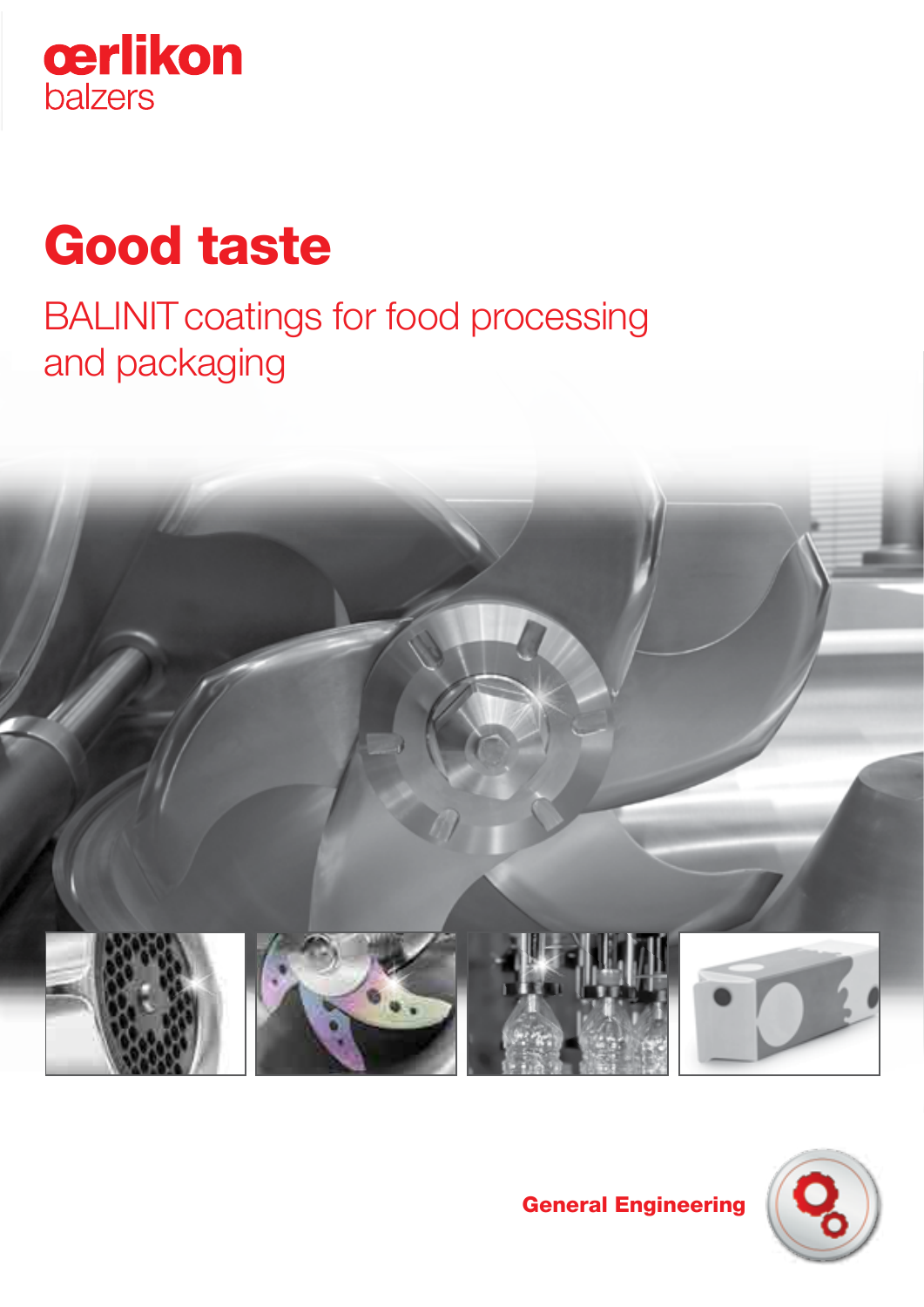

# Meat grinding

BALINIT® CNI, BALINIT® D and BALINIT® CROMA PLUS for meat grinding plates ensure excellent resistance against abrasive wear, corrosion and galling.





# Food piston pumps

#### (For jam, syrup, chocolate, ice cream etc.)

BALINIT® C, BALINIT® DLC and BALINIT® DYLYN filling plunger coatings provide outstanding protection against seizure.



# Wine bottling

BALINIT® C coated components in wine bottling systems give excellent protection against seizure.

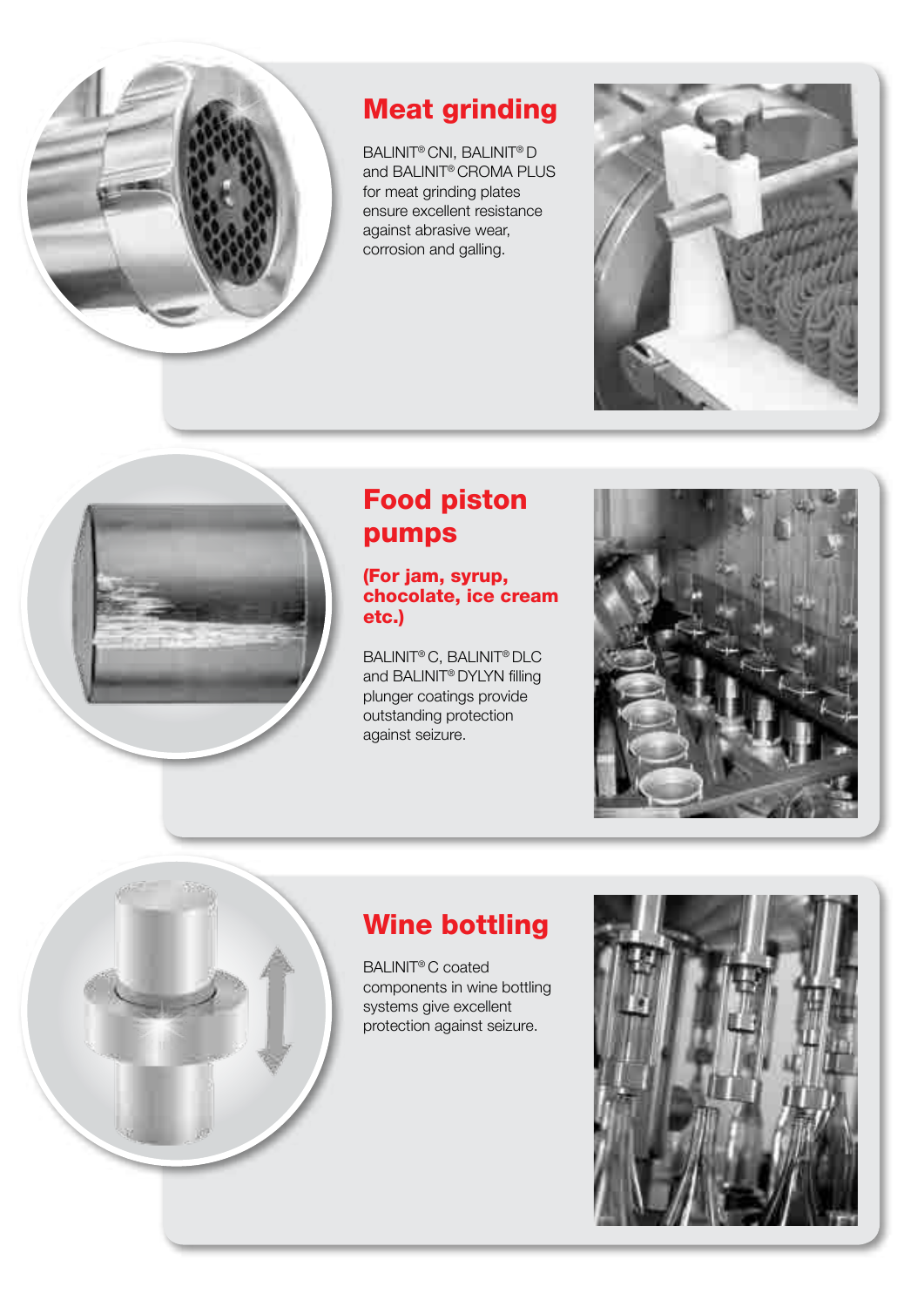

# **Cereal** punching

BALINIT® A and especially BALINIT® DYLYN punch coating for cereals prevents food from sticking and preserves sharpness for longer.





BALINIT® CNI coating for rotors and vanes in meat filling pumps provides outstanding resistance to abrasive wear, corrosion and galling.





# Meat cutting blades

BALINIT® CNI coated meat cutting blades are significantly harder and maintain sharpness even with coating thicknesses of up to 6 µm.

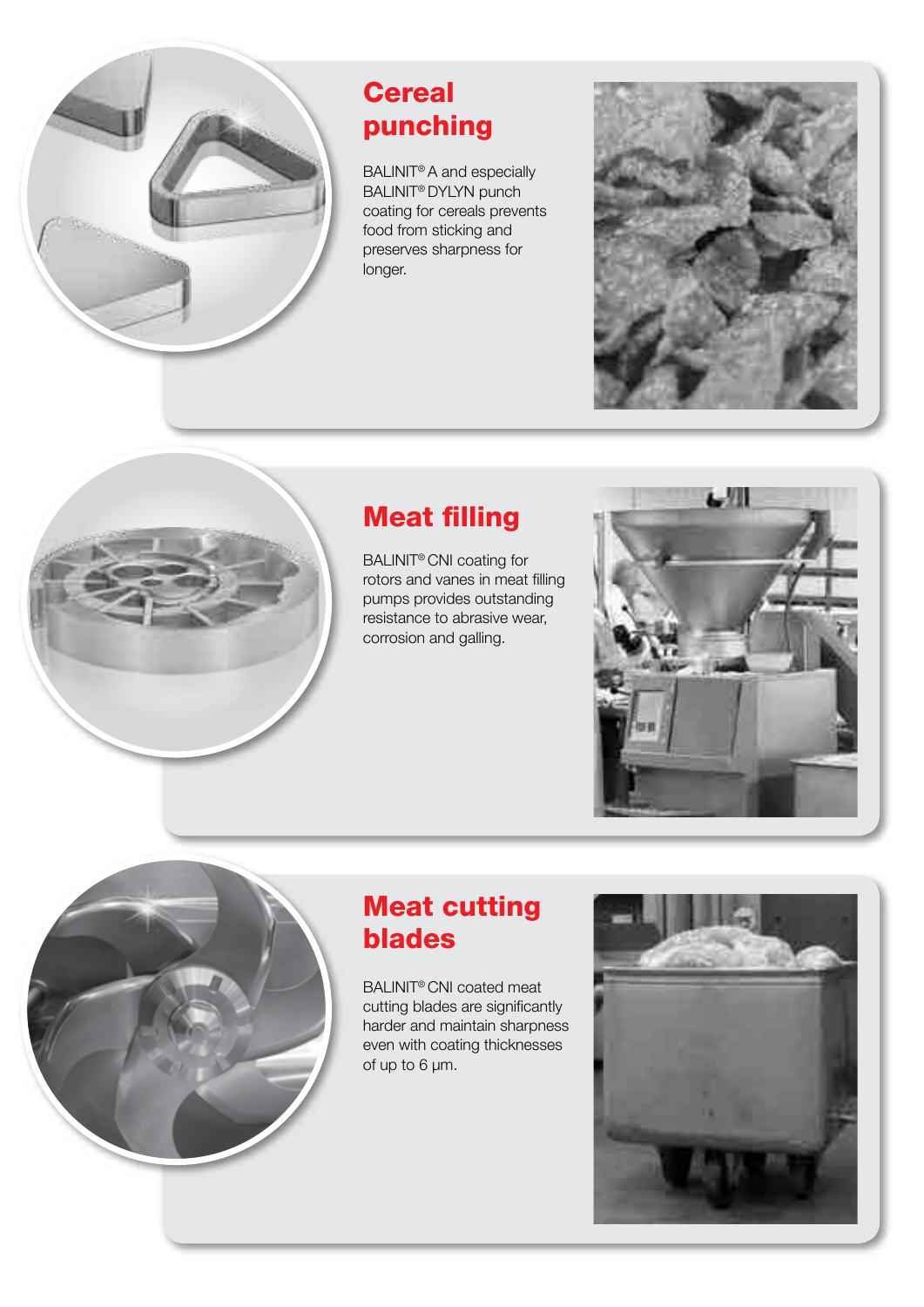

### Cutting knives for blenders and mixers

BALINIT® A coated blender knives not only have an attractive gold-yellow colour, but keep their sharpness significantly longer than uncoated knives.





# **Cardboard** packaging

BALINIT® C coating for various sliding and bearing elements in high-speed cardboard packaging machines ensures smooth operation.



# We recommend BALINIT coatings for greater reliability

|                                       | Coating material | Micro hardness<br>GPa | <b>Typical thickness</b><br>for food processing | Coefficient of friction<br>against steel (dry) | Coating colour |
|---------------------------------------|------------------|-----------------------|-------------------------------------------------|------------------------------------------------|----------------|
| <b>BALINIT<sup>®</sup> CNI</b>        | CrN              | $18 +/- 3$            | $2 - 8$                                         | 0.5                                            | silver-grey    |
| <b>BALINIT<sup>®</sup>D</b>           | CrN              | $18 + - 3$            | $2 - 8$                                         | 0.5                                            | silver-grey    |
| <b>BALINIT<sup>®</sup> CROMA PLUS</b> | $CrN + Ox$       | $25 + -3$             | $2 - 8$                                         | 0.5                                            | rainbow        |
| <b>BALINIT<sup>®</sup> A</b>          | TiN              | $30 +/- 3$            | $1 - 4$                                         | 0.6                                            | gold-yellow    |
| <b>BALINIT<sup>®</sup> C</b>          | WC/C             | $10 +/- 3$            | $1 - 4$                                         | $0.1 - 0.2$                                    | anthracite     |
| <b>BALINIT<sup>®</sup> DLC</b>        | a-C:H            | $15 - 25$             | $1 - 3$                                         | $0.1 - 0.2$                                    | black          |
| <b>BALINIT<sup>®</sup> DYLYN</b>      | a-C:H:Si         | $20 - 25$             | $1 - 3$                                         | $0.1 - 0.2$                                    | black          |

All given data are approximate values, they depend on application, environment and test condition.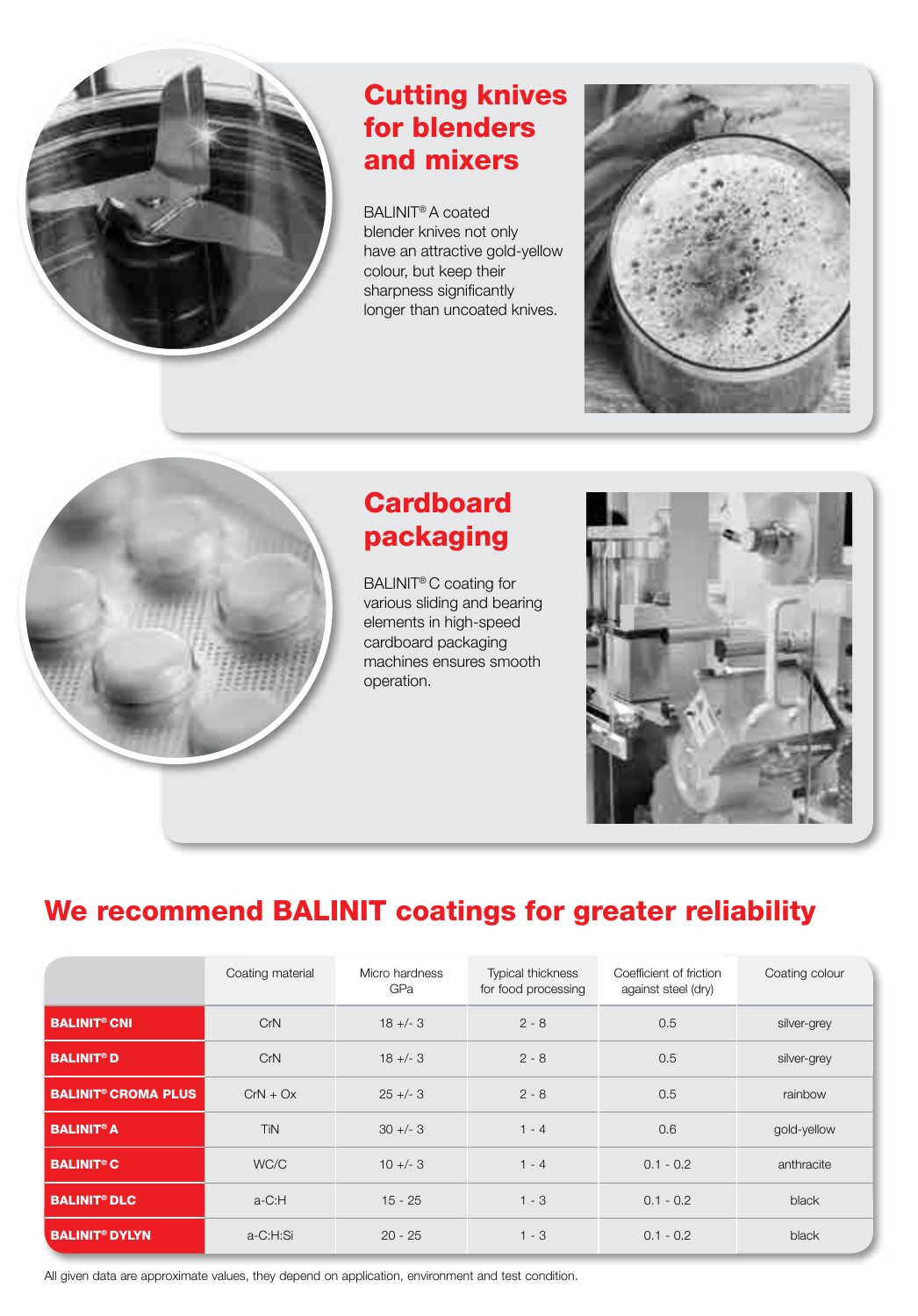# BALINIT makes your food processing more reliable

Food processing machinery components work in a corrosive, abrasive and non-lubricated environment. Typically either soft stainless austenitic steels or hardened martensitic steels are used. They are just about adequate for coping with the demands of resistance to abrasive wear and gal-

ling. BALINIT® coatings have significantly higher hardness and lower friction and can therefore enhance wear life of many different components in meat grinding, meat filling, liquid food filling, meat cutting, liquid bottling machinery, blender knives, cereal punches and packaging machines.

## The advantages of BALINIT-coated components

- Higher surface hardness, meaning less particle abrasion
- Less danger of galling due to ceramic-like surface
- Damage-free cleaning due to higher surface hardness
- **FDA approved coating solution**
- **Long-lasting sharpness of punches and knives**
- **Attractive colours**
- Excellent release and non-stick properties



BALINIT® coatings are low-friction, helping prevent galling and seizure.



BALINIT® coatings have thicknesses measured in micrometers, preserving blade precision and sharpness.



BALINIT® CROMA PLUS not only produces unique colours thanks to an interference effect – it also has outstanding release properties against food and polymers.